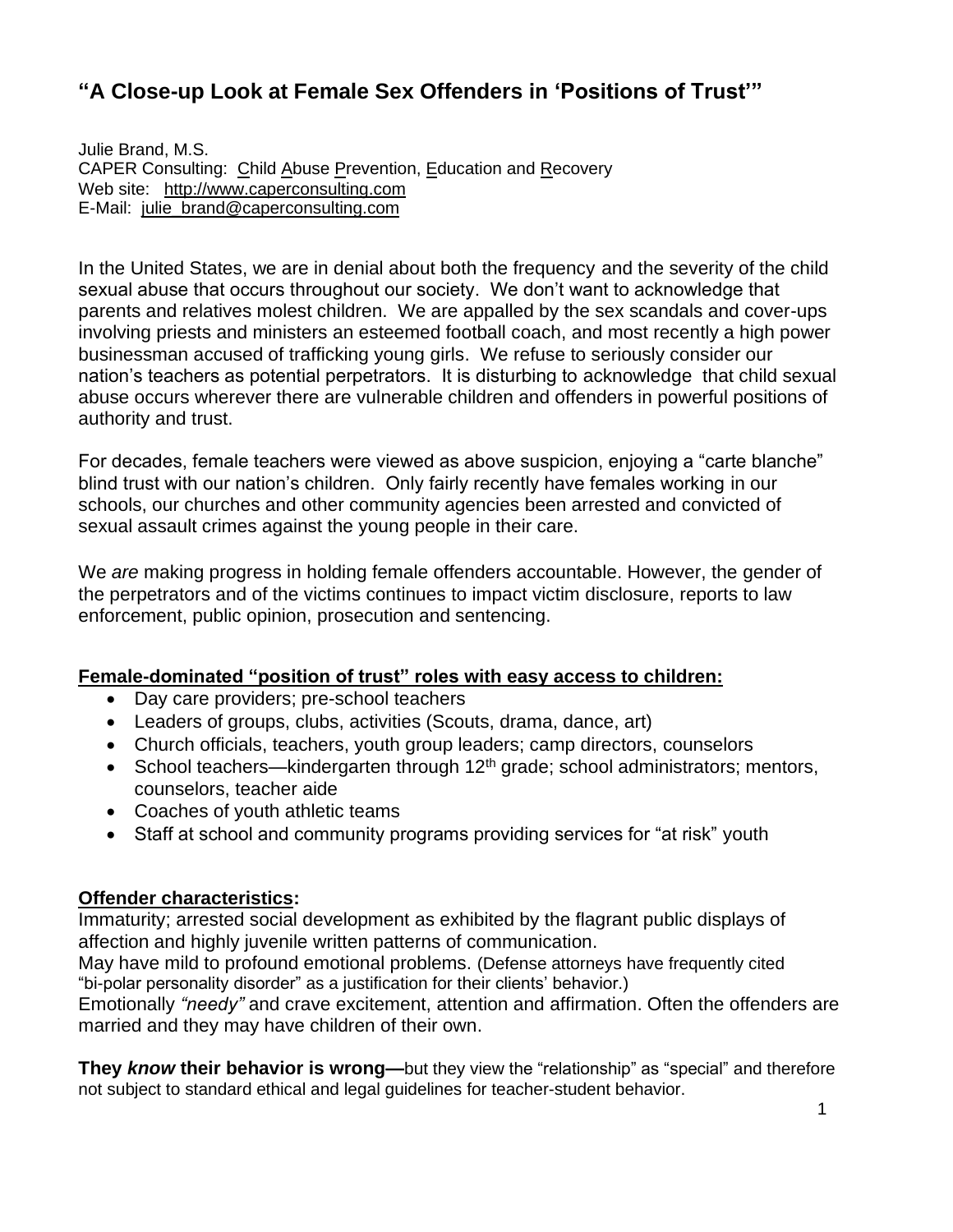### **Female offender motivations for abusing adolescent males:**

Seeking romance and excitement through the romanticized seduction of a much younger male

Seeking attention; looking for "love"

Female offenders often perceive their victims as equals and as "lovers" or "soul mates." The sexual-physical attraction may be mutual and perceived of as "consensual" by both the perpetrator and her victim.

#### **The gender of the perpetrator may impact:**

- The frequency of victim disclosure
- The frequency of incidents being reported (even by "mandated reporters")
- Arrest of the alleged perpetrator
- Successful prosecution
- Sentencing

The legal definitions of various sexual offenses and the accompanying sentencing guidelines *vary greatly* across the United States. Often there is considerable judicial discretion. Yet female perpetrators appear to consistently receive shorter, lighter sentences than males who are convicted of identical crimes.

• Public perceptions and response (impacting juries?)

Cases of female teacher offenders molesting their adolescent male students are often sensationalized by the media. The sexual abuse may be viewed as a harmless "rite of passage" for the "lucky" young man." Defense attorneys may attempt to re-define the sexual assaults as "consensual." But sexual acts cannot be "consensual" if one of the people involved is too young to legally give consent. *Non-consensual sexual intercourse equals rape*; *having* s*exual intercourse with a minor is rape.*

### **Two phenomena that have impacted an increase in the identification and prosecution of female sex offenders**:

1) Computer/mobile device teacher-student communication (email, text messages, call messages, photo files, etc.) can constitute forensic evidence of an inappropriate relationship. (Narcissists often like to take and to share "selfies.")

In many cases, a history of sexual messaging precedes the sexual assaults. Early detection and intervention may prevent an actual sexual assault from occurring.

2) Recognizing that the sexual assault of an underage boy by a female perpetrator *is a crime* (and not a "rite of passage") is an important change in attitude. Labeling the assaults as "molestation" or "rape" can lead to the successful prosecution of females and to increased support and services for their victims.

# **Prevention and early intervention:**

# **School Districts (and other child-serving agencies) must:**

1) Establish clear standards for appropriate adult-student communication and behavior. These apply to all employees and to volunteers, coaches, etc.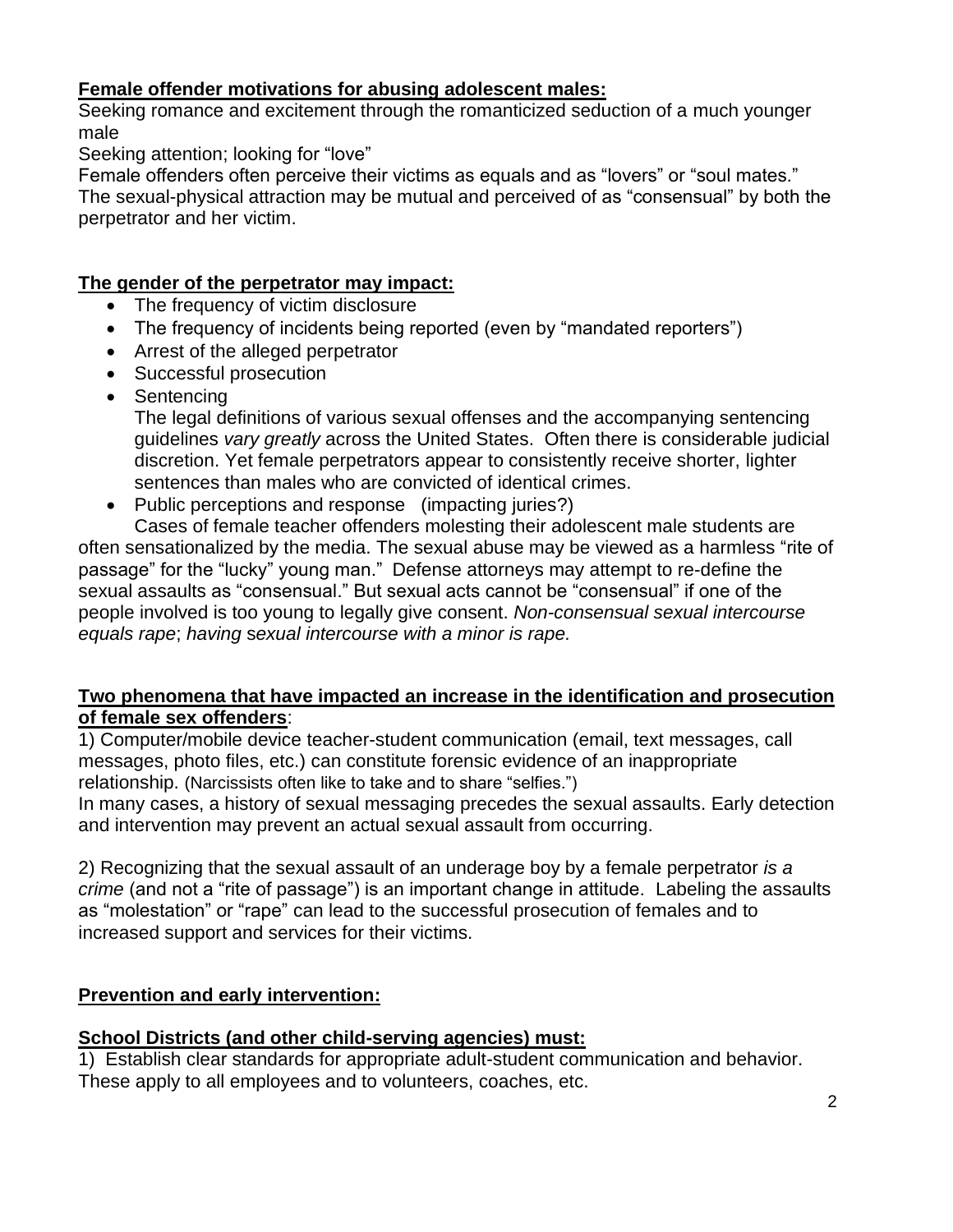Guidelines must include specific rules for electronic communication, use of social media, etc. These must be clearly communicated to staff, students and parents, both orally and in writing

2) Guarantee that *all* employees receive compulsory annual child abuse training which includes:

Signs and symptoms of physical, sexual, emotional abuse and neglect and the various ways they might observe or hear about suspected abuse; The ethical and *legal* duty of "mandated reporters" to make reports; The reporting policies and procedures and the use of any standardized forms

3) Hold mandated reporters accountable! Demote/fire those who fail to report suspected abuse. In a number of states, failure to report is a prosecutable offense. Enforce the law!

4) Offer personal safety education for all students, K-12<sup>th</sup>. In addition to other health and safety issues, students need developmentally appropriate education about sexual abuse. Students need to understand appropriate vs. inappropriate behavior and *who to tell* and *how to tell* if they experience or observe abuse or if a friend discloses to them.

5) Refuse to "pass the trash" on to other schools or agencies. In the past, rather than investigating the concerns, it was sometimes deemed easier to write the employee suspected of abuse a satisfactory reference and send the problem on to another town. Inter-agency communication and cooperation among school districts, social services, and law enforcement are critical for keeping children safe.

Perhaps the most important step is for educators and coaches and mentors and parents—all of us who work with young people—to "police our own." The problem is too insidious to ignore. It is not the children's responsibility to somehow keep their selves safe*.*  We must take to heart the painful lessons of past cases and refuse to ignore the "red flags" and concerns we may have. We must hold female staff to the same standards as males and apply the same scrutiny to their behavior and interactions with students. We must report our concerns, following protocol until action is taken on behalf of the children.

*We* adults must protect them by being their most vigilant and outspoken guardians. Our ethical responsibility, our loyalty and our most sacred trust must be with the children. . not with our colleagues in the offices down the hall.

### **References and Resources:**

"A Trust Betrayed," series, *Education Week*, 1998. [http://www.edweek.org/ew/collections/trust\\_betrayed/index.html/](http://www.edweek.org/ew/collections/trust_betrayed/index.html/)

Emily Bazelon. "Not Every Schoolboy's Fantasy," *Slate,* May 16, 2012, at [http://www.slate.com/articles/news\\_and\\_politics/crime/2012/05/gabriela\\_compton\\_received\\_lifetime](http://www.slate.com/articles/news_and_politics/crime/2012/05/gabriela_compton_received_lifetime_probation_for_sexually_abusing_two_boys_.html) [\\_probation\\_for\\_sexually\\_abusing\\_two\\_boys\\_.html](http://www.slate.com/articles/news_and_politics/crime/2012/05/gabriela_compton_received_lifetime_probation_for_sexually_abusing_two_boys_.html)